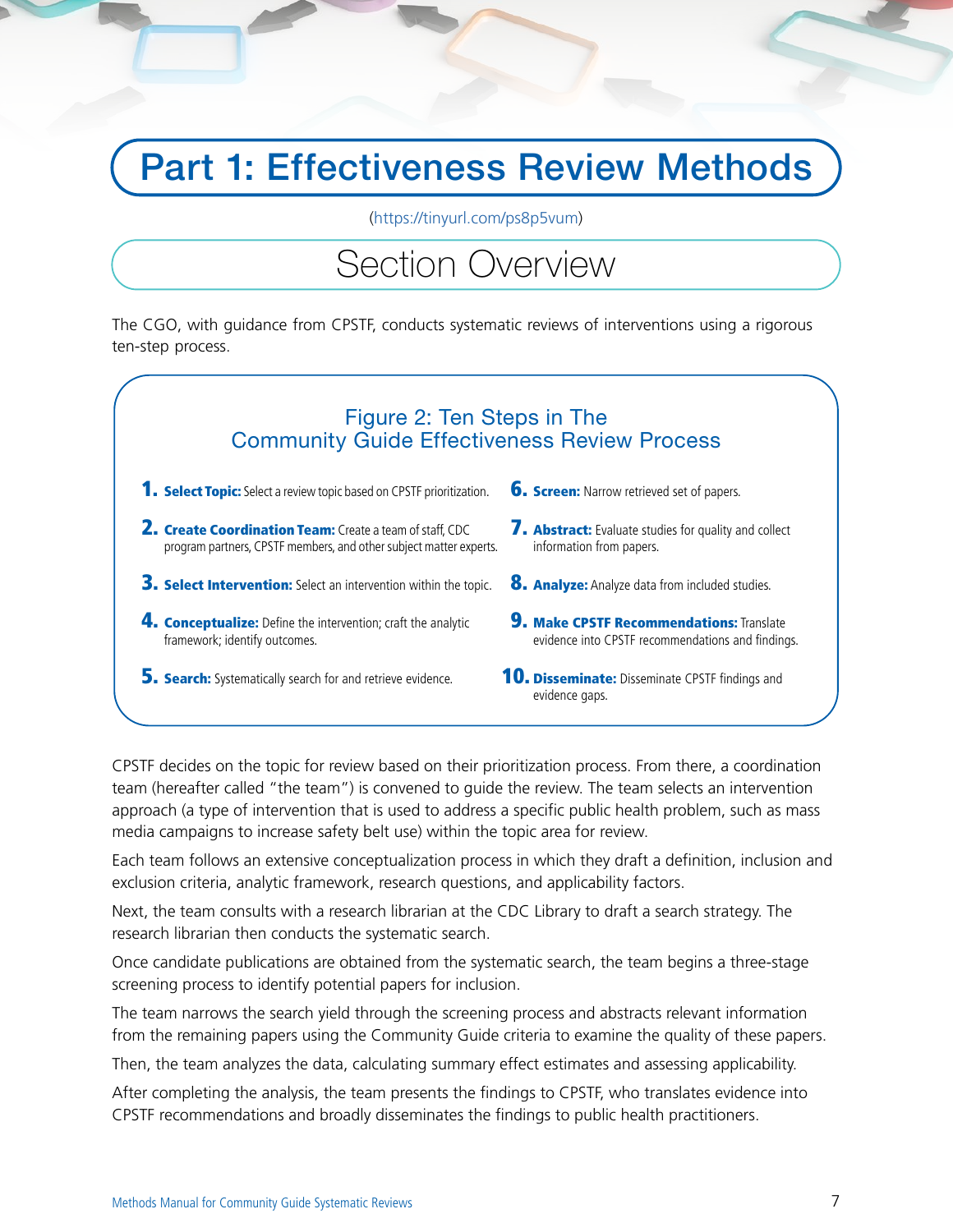## Step 1: Select Priority Topics

CPSTF periodically reviews and selects priority topics considered for systematic review. **In Brief** They use a data-driven process (https://tinyurl. com/pr9vyfr2) to select priority topics (https:// *CPSTF uses a data-driven approach to select priority topics for systematic reviews.* tinyurl.com/y6xjh55c), starting with consideration of the Healthy People topics (https://tinyurl. com/3f2xh92h). CPSTF engages partners to

provide input on priority issues and topics. For each topic, CPSTF applies several criteria and engages in deliberation and voting to select the set of priority topics.

### Selection Criteria for Topics

The criteria used by CPSTF to select topics have evolved over time and generally include the following.

- **Alignment:** The degree to which potential intervention approaches within the topic align with federal or national efforts.
- **Balance:** The degree to which CPSTF has a balance across public health topics and can fill evidence gaps.
- **Burden:** The degree to which a topic reflects conditions with high burden or severity.
- **Coverage:** The ability for CPSTF to develop a robust set of recommendations based on a sufficient body of evidence.
- **Disparities:** The presence of important health disparities that may be addressed by population health intervention approaches.
- **Impact:** The degree to which CPSTF findings would be relevant and helpful to the field.
- **Preventability:** The degree to which population-based interventions could achieve prevention outcomes in this topic.
- **Partner interest:** The degree to which key partners demonstrate interest in, or priority of, the topic.

CPSTF selected a set of nine priority topics to guide their systematic reviews for the period 2020–2025. The priority topics are as follows:

- Heart Disease and Stroke Prevention
- Injury Prevention
- Mental Health
- Nutrition, Physical Activity, and Obesity
- Preparedness and Response
- Social Determinants of Health
- Substance Use
- Tobacco Use
- Violence Prevention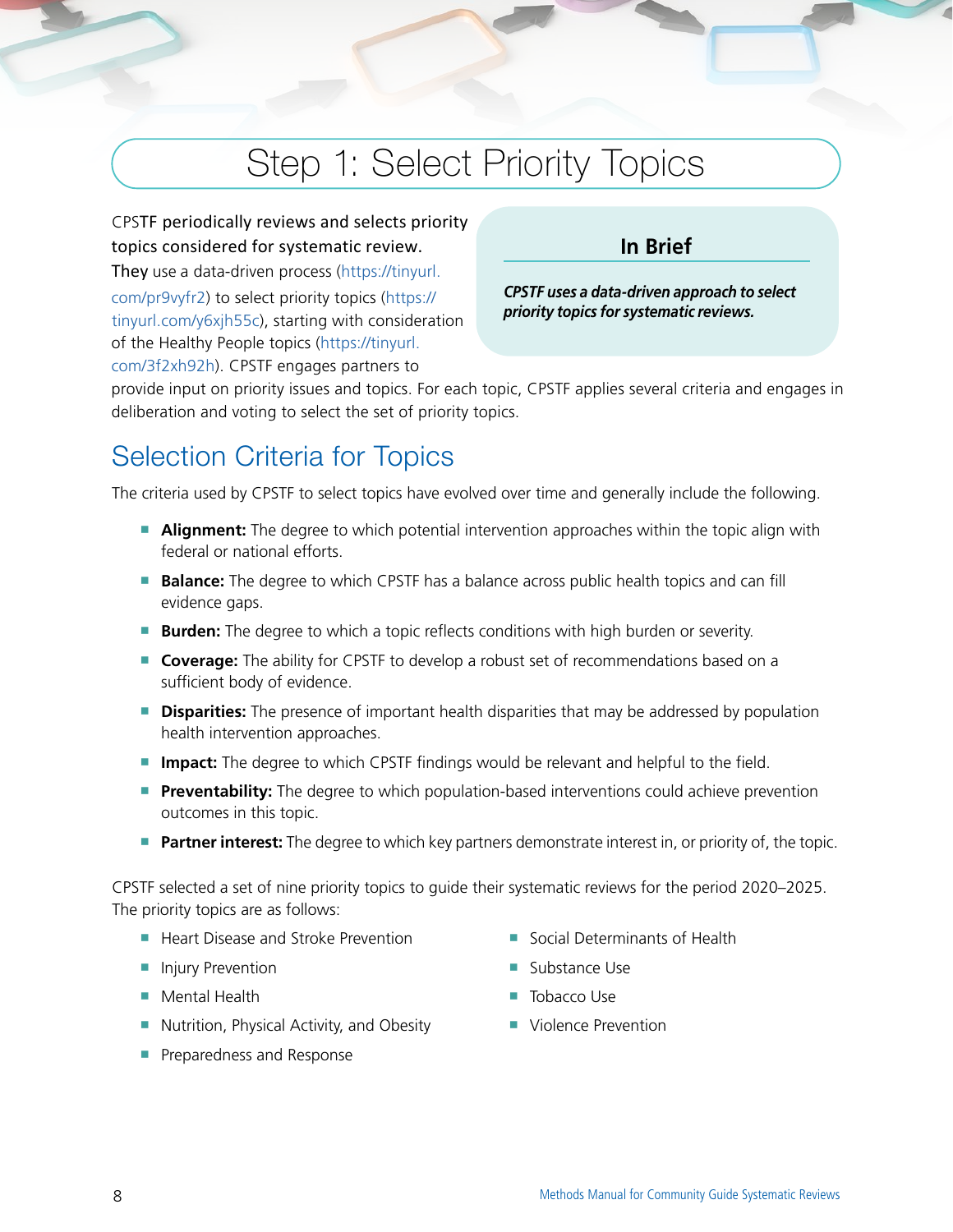## Step 2: Convene a Coordination Team

CPSTF relies on a coordination team (the team) to direct the conduct of the systematic review. For each intervention review, the team is involved in the entire review process, providing guidance at every step. The team identifies important intervention approaches to consider for systematic reviews; guides development of the intervention definition, relevant research questions, appropriateness of data analysis and communication of results; identifies important evidence gaps and questions for further research; responds to CPSTF requests for additional information or analyses to address CPSTF questions and concerns; and ensures that the final products (e.g., CPSTF findings, peer-reviewed publications, dissemination materials) are useful to the end user.

### **In Brief**

- **Coordination teams support CPSTF** *in assessing whether an intervention is effective.*
- *v people, including CPSTF members*  ■ *Each team is comprised of 6–10 and Liaisons, scientists, subject matter experts, and other public health experts.*
- *Team members meet regularly to discuss issues involved in conducting the systematic review.*

### Coordination Team Members

Generally, the team consists of 6-10 people, representing diverse perspectives to cover the multidisciplinary nature of topics reviewed.2

- **Community Guide Office staff:** Led by a senior scientist, CGO staff conduct the day-to-day work of the team.
- **Subject Matter Experts:** Researchers and public health practitioners from federal and non-federal agencies, academia, and other organizations provide expertise in the scientific, programmatic, or policy issues related to the topic area of interest.
- **CPSTF Member(s):** At least one CPSTF member with relevant interests and expertise in the subject matter serves on the coordination team.
- **CPSTF Liaison(s):** At least one representative from a Liaison organization serves on the coordination team to represent the perspectives of those in the community who would implement CPSTF recommendations.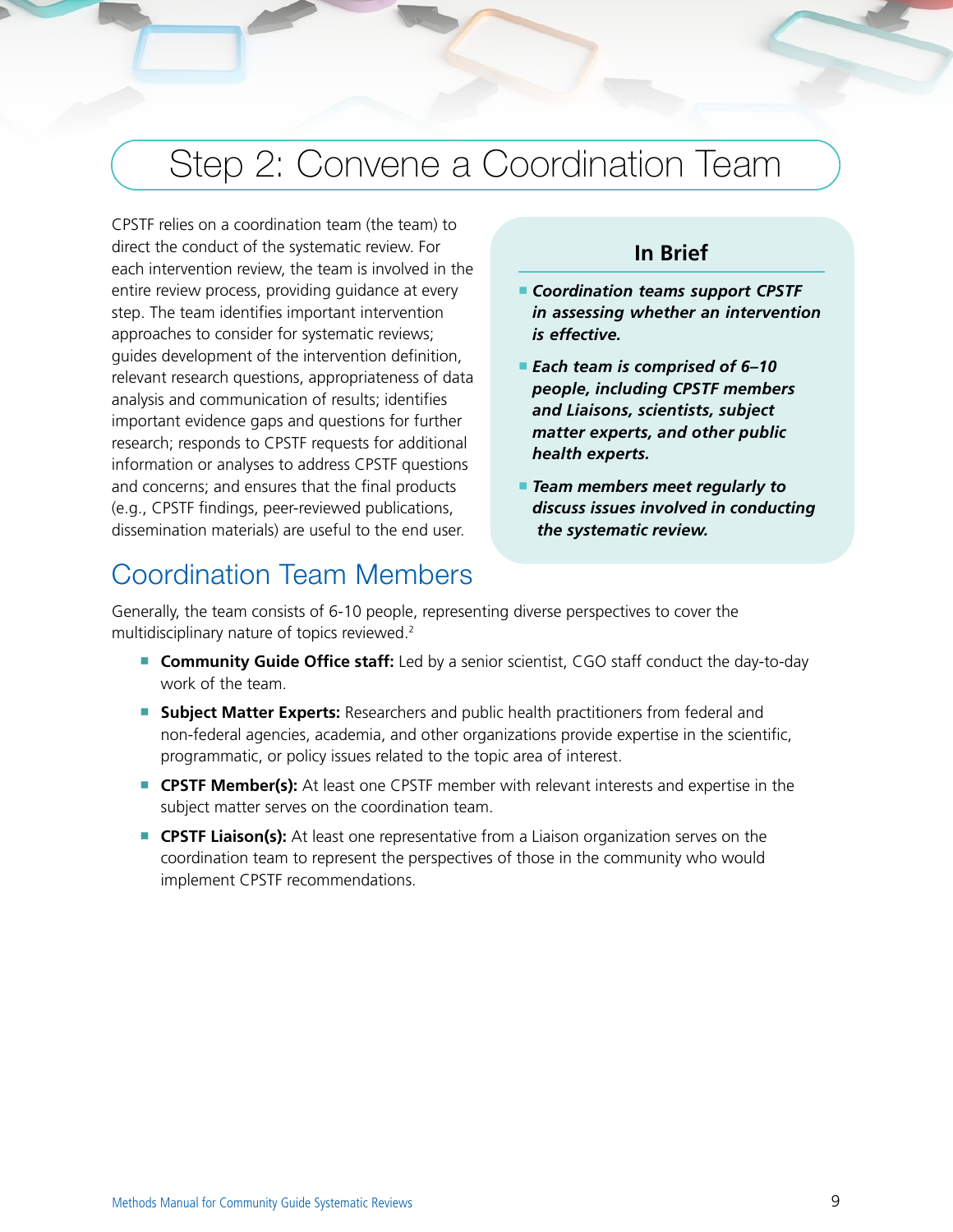## Step 3: Select an Intervention Approach

The team develops a comprehensive list of intervention approaches addressing a specific priority topic for potential review. CPSTF approves the list of potential reviews. To determine the order in which intervention approaches are reviewed, the team and CPSTF consider factors such as the burden of disease and preventability, feasibility, interest from partners, and availability of resources.

The intervention approaches selected for CPSTF reviews aim to improve population health.

### Examples of Intervention Approaches

### **In Brief**

- *Intervention approaches for CPSTF reviews focus on improving public health or decreasing risk of a group.*
- *The team develops a comprehensive list of possible intervention approaches for CPSTF reviews.*
- **Services:** Team-based care to improve blood pressure control
- **Behavioral or social programs:** Interventions to reduce risky sexual behavior, HIV, other sexually transmitted infections, and pregnancy among youth
- **Environmental or policy:** Coordinated built environment approaches combining elements of pedestrian or cycling transportation systems with land use and environmental design features

The team may look at relevant, high quality, existing systematic reviews (ESRs) to inform the selection of an intervention approach and their initial conceptualization of the intervention.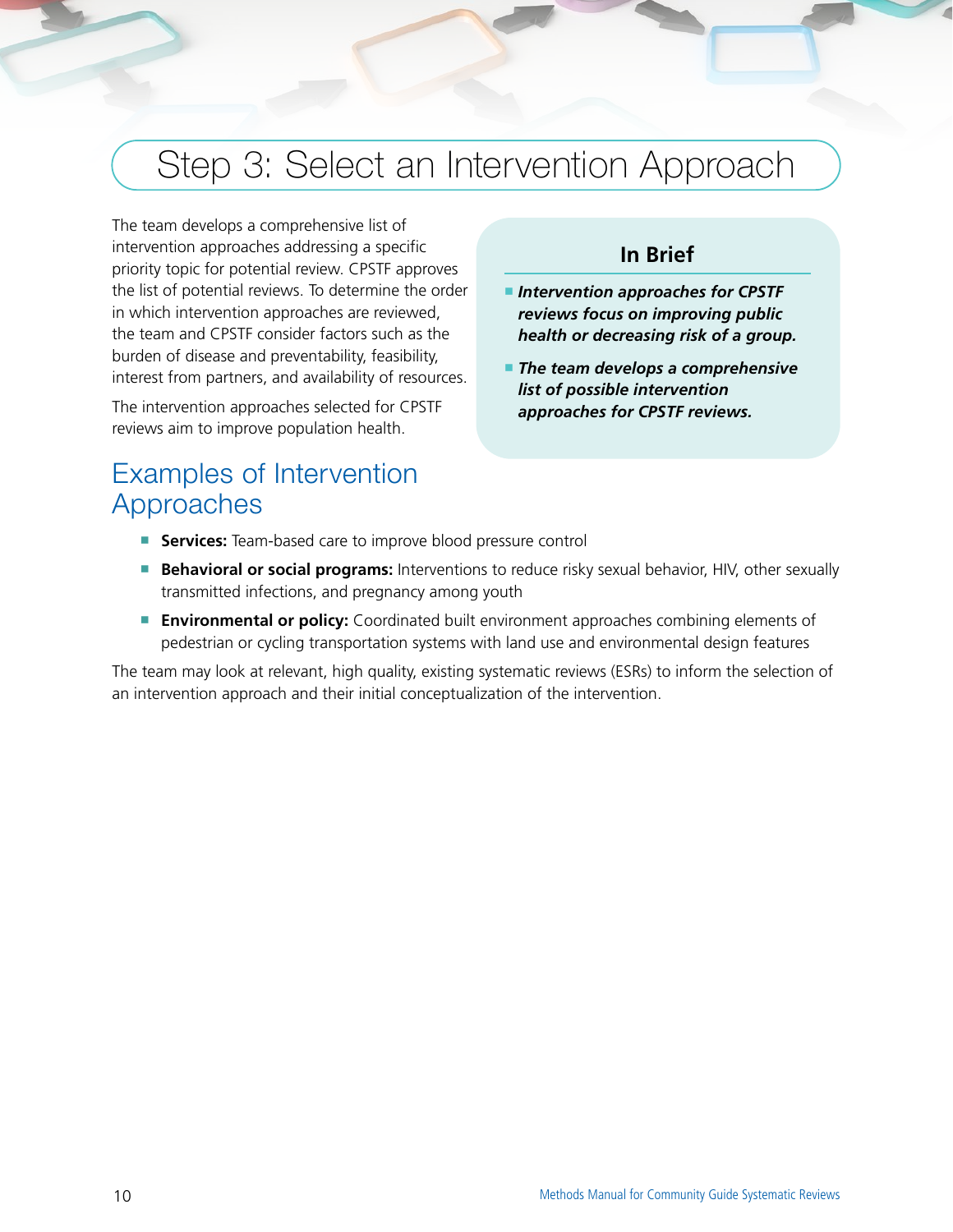## <span id="page-4-0"></span>Step 4: Define the Conceptual Approach

Each team uses a common process that addresses five elements to define the conceptual approach: draft an intervention definition, set inclusion and exclusion criteria, develop research questions and an analytic framework, and consider applicability factors.

The elements may be considered at the same time and the process evolves over the course of the systematic review.

### Five Elements of the Conceptual Approach

### **1. Intervention Definition**

### **In Brief**

- *Each review uses a conceptualization process that considers five key elements.*
- *The elements may be addressed at the same time and the process may go back-and-forth.*

The intervention definition is a combination of a definition and a description of the intervention. The intervention definition uses terms common to the field that are easily understood by users.

#### **Components of an Intervention Definition**

- **Must haves** are the essential aspects of the intervention. These directly inform inclusion and exclusion criteria for the review.
- **May haves** are important, but not-essential intervention characteristics that may vary on how an intervention is implemented.



### Figure 3: Conceptualization process characteristics that may affect the intervention of interest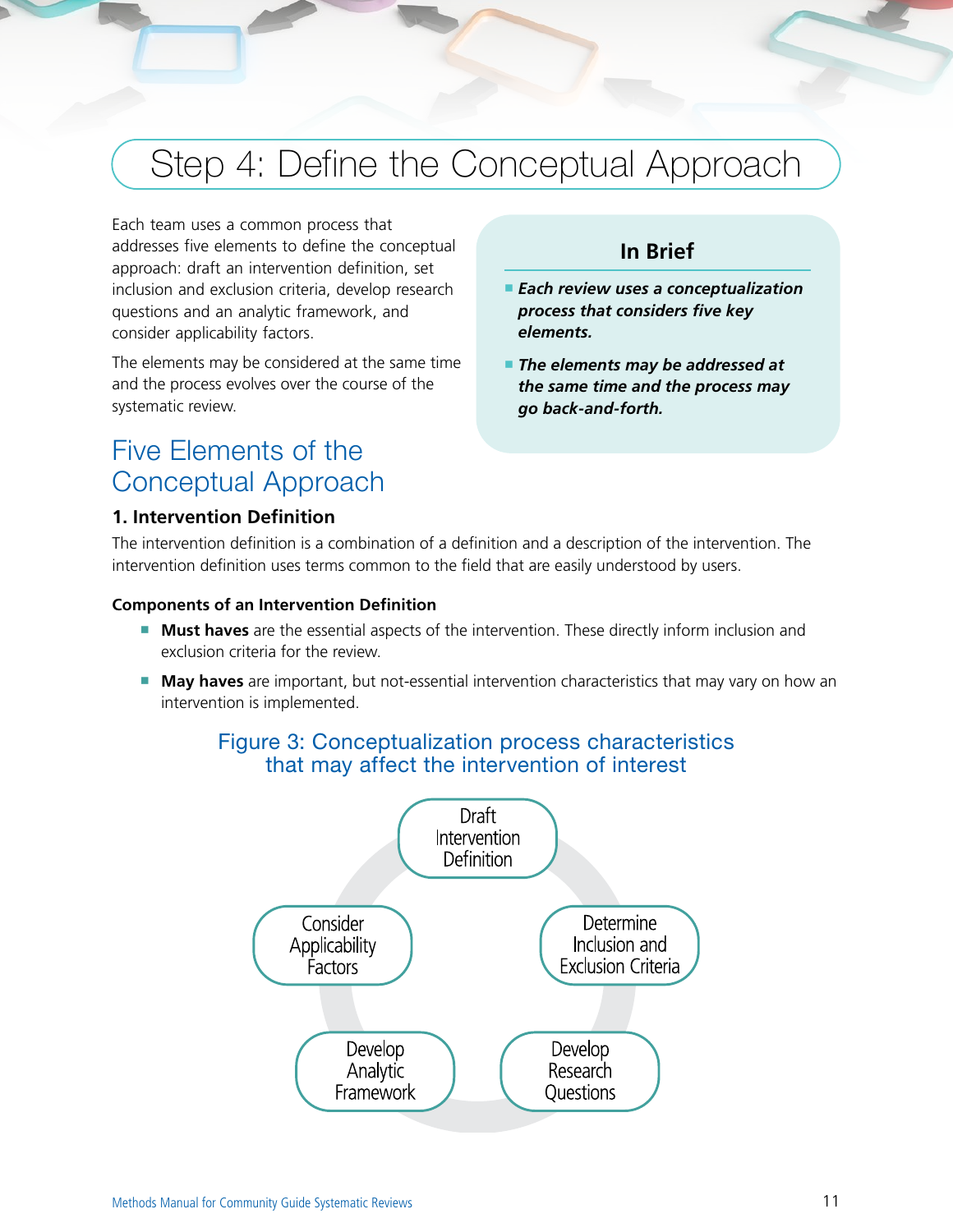### <span id="page-5-0"></span>**2. Inclusion and Exclusion Criteria**

These criteria determine the intended scope of the review and whether a study belongs in the body of evidence.

- Specific Community Guide criteria that must always be satisfied:
	- ▶ Study must be conducted in a World Bank-designated high-income country. ([https://tinyurl.com/cvtvar4s\)](https://tinyurl.com/cvtvar4s)
	- ▶ Study must be published in English.
- Other factors to consider include
	- ▶ Community Guide reviews generally consider all types of comparative study designs (e.g., experimental studies with allocated control groups, observational studies with concurrent or historical control groups, and observational studies with single group before-after comparisons of change).
	- $\triangleright$  Study design exclusions are usually topic, intervention, or outcome specific.
- The PICOS framework (see sidebar) can help focus systematic review inclusion and exclusion criteria.<sup>1</sup>

### **PICOS Framework1**

- **Population:** Who is the population *of interest?*
- *Intervention: What are some must or must-not-have intervention characteristics (this is informed by the "must have" section of the definition)?*
- **Comparison:** What or who is *being compared to the intervention group to determine effectiveness? Will this be consistent across all the expected studies?*
- *Outcome:* What outcomes of *interested need to be reported?*
- *Study designs: Which study designs should be included that will allow you to answer your research question?*

### **3. Research Questions**

Throughout conceptualization, the team develops and refines research questions.

- Research questions ask if the intervention works. Does the intervention improve study participants' health outcomes, quality of life, and reduce morbidity and mortality? Through what intermediate steps are these outcomes achieved?
- Additional research questions may address implementation of the intervention. Does intervention effectiveness change based on intervention settings, population or intervention characteristics? Answers to these questions help determine applicability of the intervention across different population groups and settings.

#### **4. Analytic Framework**

The analytic framework ([https://tinyurl.com/59c83rsx\)](https://tinyurl.com/59c83rsx) is a graphic display postulating how the intervention works to affect downstream health outcomes.

#### **Components in a Community Guide analytic framework include**

- Intervention under review
- Population of focus for the intervention
- Intermediate outcomes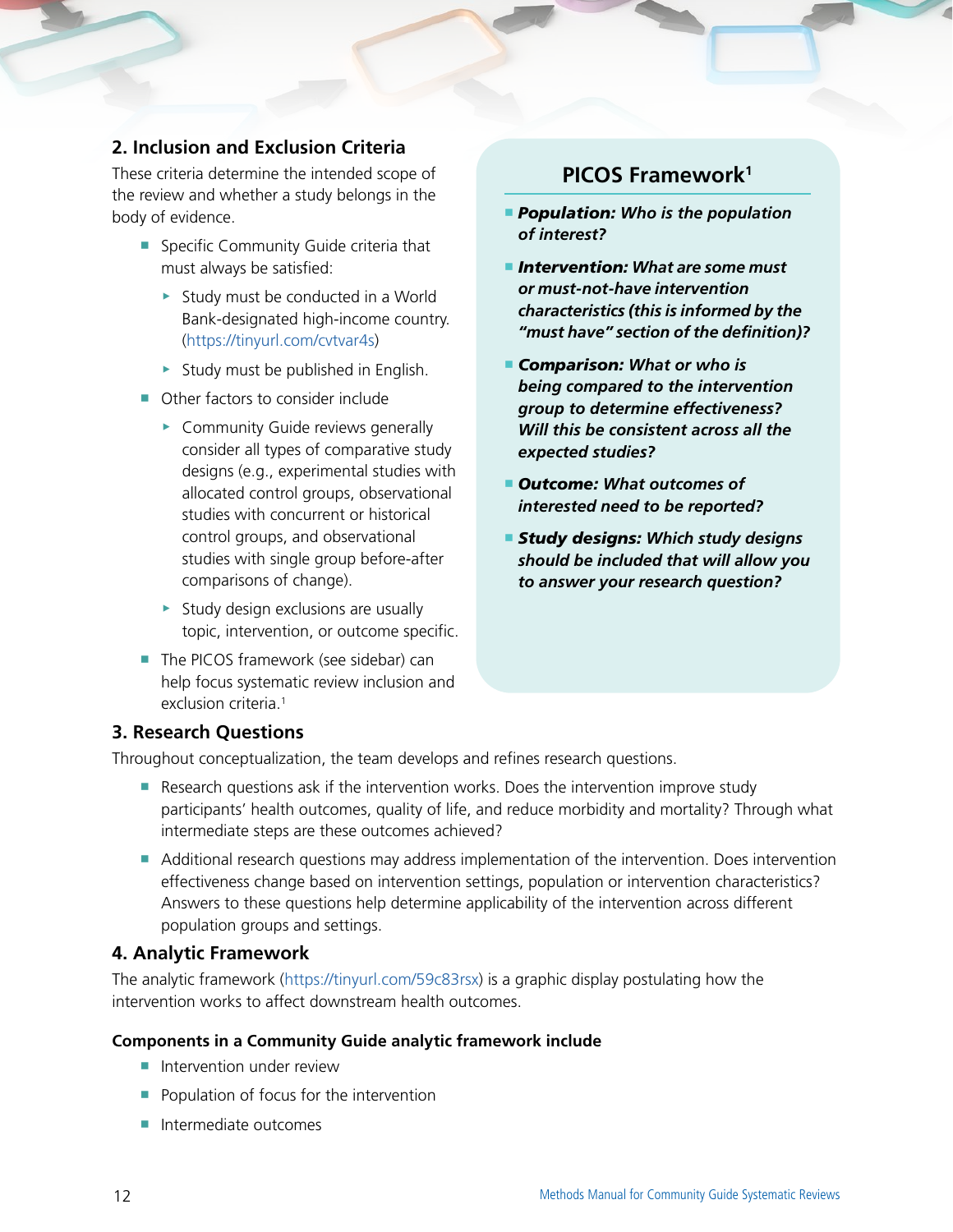- <span id="page-6-0"></span>■ Health outcomes or well-established proxy for a health outcome (these are usually recommendation outcomes for the Community Guide reviews, the basis of CPSTF recommendations)
- Key potential effect modifiers (e.g. participant or intervention characteristics that may modify the effect of the intervention)
- Additional benefits and potential harms occurring outside the causal pathway of the intervention

### **5. Applicability Factors**

Applicability factors answer the questions of what works when, where, and for whom. These answers help those who are planning to implement interventions based on CPSTF recommendations and findings select what might work in their community.

During the systematic review, teams make *a priori* hypotheses (described below) for each applicability factor and note considerations for the review. They then collect and assess relevant data to present to CPSTF to generate a formal conclusion on applicability factors.

#### **Sources for Evidence and Considerations**

- **Body of evidence:** The team looks across the body of evidence to assess the differences among study participants, and intervention settings and characteristics to determine whether the intervention is effective across different populations and conditions.
- **Individually included studies:** The team assesses stratified analysis from each included study based on factors of interest and other factors that were not considered by the authors but determined to be important for the intervention under review.
- **Evidence beyond included studies:** The team examines the broader literature and considers subject matter expertise from team members and the broader literature to indicate whether the intervention is effective across settings and population groups not examined by included studies.
	- ▶ For example, if all included studies were conducted in high-income countries outside the United States, can the team expect the review findings to be generally accepted in the United States? If all studies were implemented in urban settings, can the team generalize the findings to rural areas?

#### **Applicability Factors Usually Considered**

Community Guide systematic reviews always assess settings (inside or outside the United States), population density (rural, suburban, urban), race and ethnicity, and socioeconomic status indicators (e.g. income, education, employment). The team may include additional applicability factors based on the intervention under review (e.g. intervention characteristics).

#### **Determining** *a Priori* **Hypotheses**

Once the team has a list of applicability factors for consideration, they look at each factor and determine *a priori* hypotheses for that factor, based on theory or the team members' expertise.

#### **Three Possible Hypotheses**

**Probably applicable:** The team does not expect this factor to influence intervention effectiveness. For example, mobile phone-based interventions to remind patients to take medicine probably work in all high-income countries, including the United States.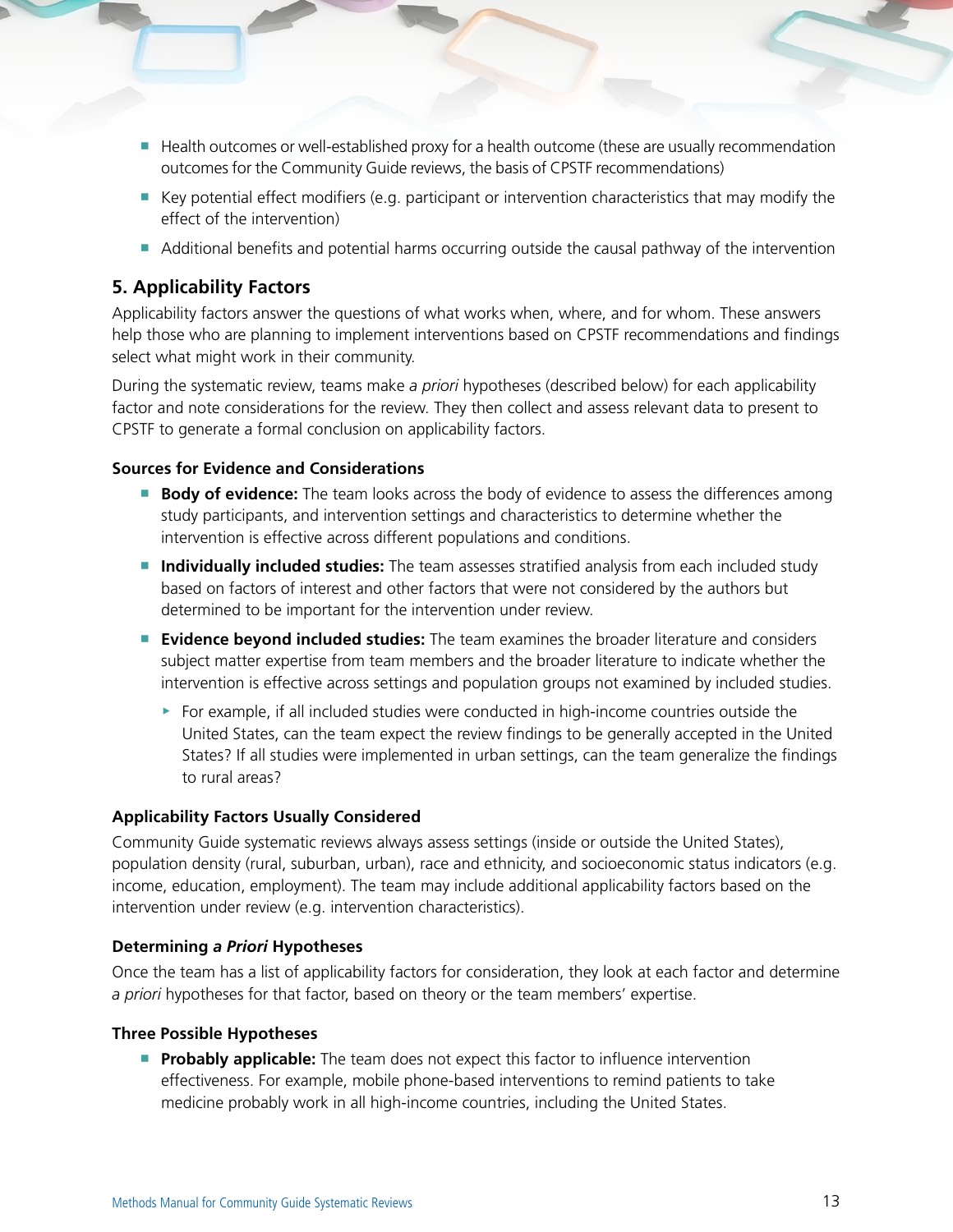- **Probably effect modification:** This factor likely will influence intervention effectiveness differently for different groups. For example, for diabetes control interventions, the intervention effect will vary based on patients' baseline blood glucose level. The broader literature suggests that patients with higher baseline blood glucose will experience more reduction in blood glucose because there is more room for improvements.
- **Unsure:** The team cannot make a decision based on available information. For example, for interventions to increase cancer screening, the team may not know if the intervention will work the same for population groups with different racial backgrounds, and there is not enough information from the broader literature or the team's subject matter expertise to make an informed decision.

# Step 5: Systematically Search the Literature

Prior to conducting the search for evidence, the team will have read existing reviews and other background literature to inform the intervention approach. CGO staff then work with a CDC librarian to determine search terms and which databases to search. Together these form the review's search strategy.

### **In Brief**

*Search strategies are broad enough to capture all relevant evidence and minimize bias.* 

#### **Sources of Potential Search Terms**

- Existing reviews on the intervention approach of interest
- Terms from a sample of studies that fit the intervention definition
- Inclusion criteria

#### **Regularly Searched Databases**

- Cochrane
- Embase
- Medline

Teams may choose to include grey literature and government reports. These decisions are often dependent on the intervention approach.

■ PsychINFO ■ PubMed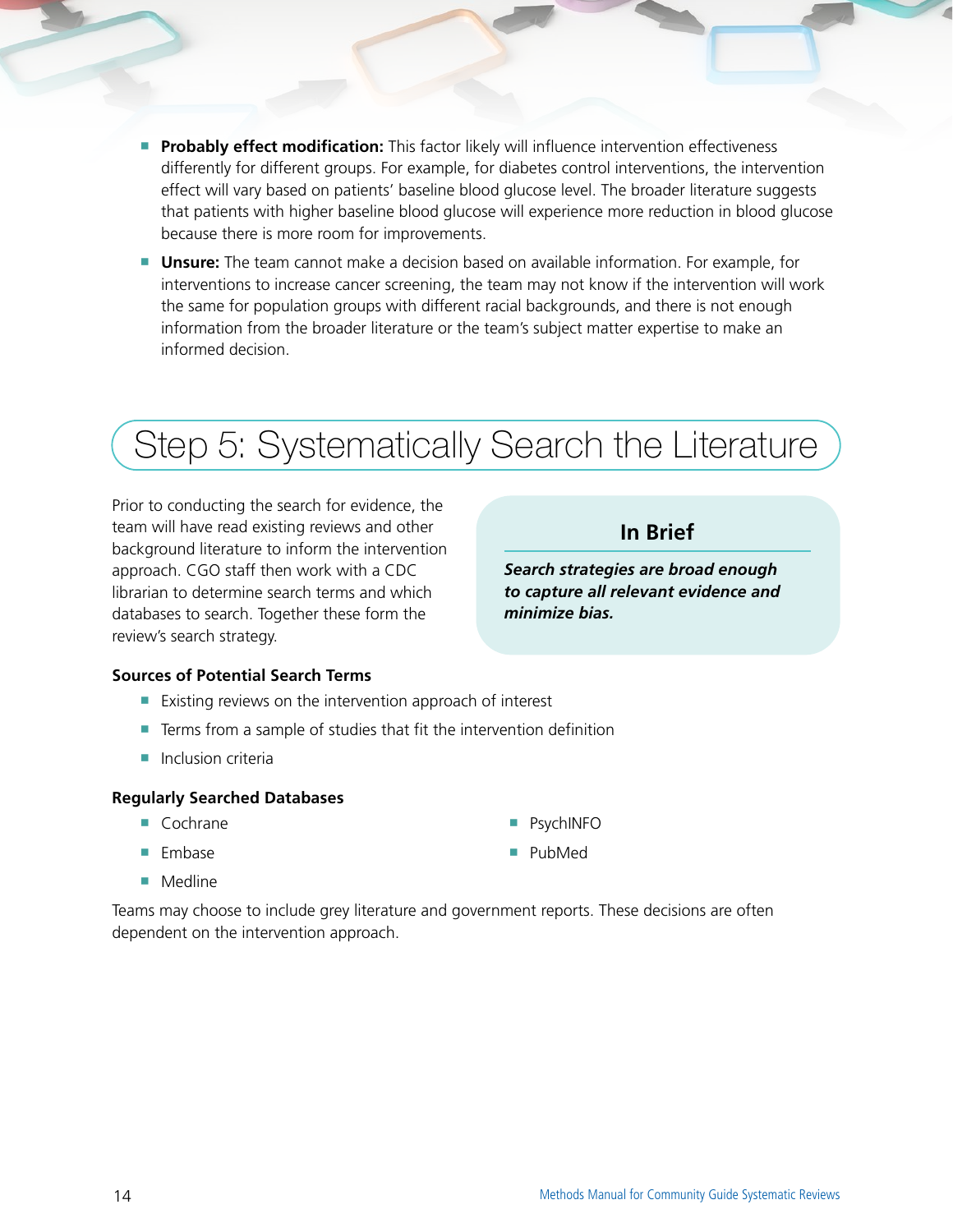## Step 6: Screen the Studies Identified in the Search

Screening begins once the team obtains the library search results. Community Guide reviews commonly have several thousand references in the search yield. The search is broad to ensure that all relevant studies are captured. The CGO uses a systematic review software management program to help with the screening process.

The team screens based on the [inclusion and](#page-5-0)  [exclusion criteria](#page-5-0) in place.

### **In Brief**

*Teams use a three-stage screening process to determine which studies are included or excluded during systematic reviews.* 

### Three-Stage Screening Process

Each stage in the screening process is more discriminating than the previous one, resulting in studies with greater relevancy.

- **1. Title screen:** Using the search results for individual studies, the team screens each paper by title to quickly eliminate papers that are unrelated to the review. If the title is related to the intervention of interest, the team uses it. **Figure 4. Three-Stage Screening Process** 
	- Requires one screener
- **2. Abstract screen:** After passing the title screen, the team screens each paper's abstract, using more specific criteria (e.g., population or outcome of interest, from high income country, or relevant intervention). Papers not reporting outcomes of interest might pass through this stage if they provide useful information for the review (e.g., background information or benefits and harms of intervention).
	- Requires one or two screeners
- **3. Full-text screening:** After identifying potentially relevant papers through abstract screening, the team reads the full-text versions of the articles. At this stage, the team has enough information to explore more detailed inclusion criteria (e.g., does the paper evaluate



an intervention that fits into the definition). The team may revisit conceptualization ([Step 4](#page-4-0)) and determine whether adjustments are needed (e.g., analytic framework may need to be add another pathway or health outcomes).

■ Requires 2 screeners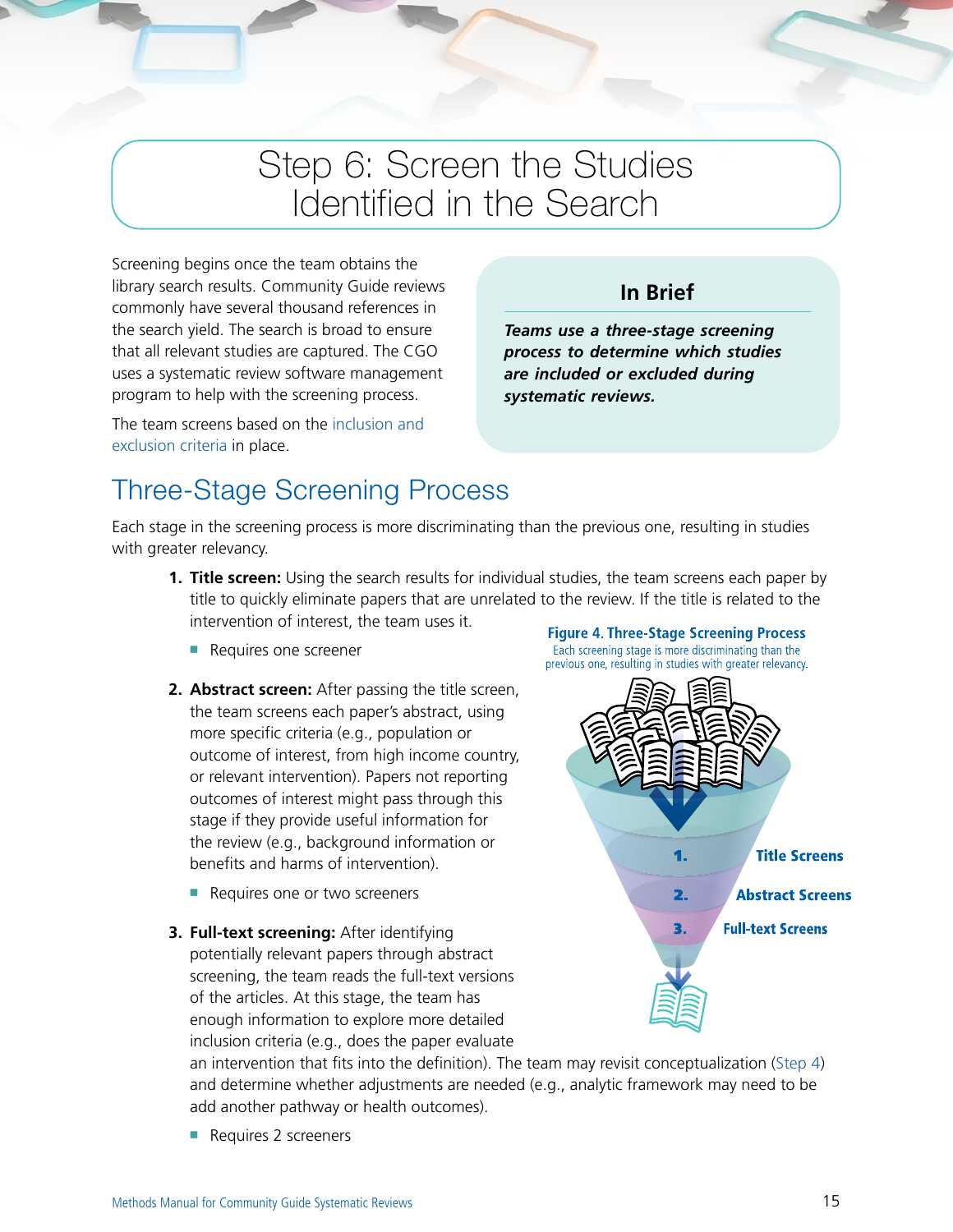Once screening is complete, the team can create a PRISMA<sup>5</sup> flow diagram. The PRISMA flow diagram depicts the flow of information through the different phases of a systematic review. (See [example of](#page--1-0)  [PRISMA flow diagram](#page--1-0).) It maps out the number of papers identified, included and excluded, and the reasons for exclusions. The team will include this diagram in their presentation to CPSTF as well as in the publication of the review.

*Did you know? The coordination team may add inclusion criteria to narrow a review. However, removing criteria to broaden the review requires rescreening.*

## Step 7: Abstract Relevant Information from Selected Studies

Once the team narrows the search yield through the screening process, the team abstracts relevant information to assess the quality of the evidence from each included study. Abstractors record:

- Study design
- Pertinent details of the intervention
- Methods used in the study to evaluate its effectiveness
- Outcomes of interest
- Potential benefits and harms of the intervention
- Information for applicability assessment

### Abstraction Process

Each team relies on two independent abstractors to ensure that abstraction is comprehensive and accurate. To avoid undue influence, abstractors independently read the study and collect relevant information. Then, abstractors meet to discuss and reconcile differences. If differences persist, abstractors will present the issue to the full coordination team. Each abstractor uses a detailed evidence table to collect the data from studies. CGO staff use a standardized form that is modified for each review to collect the relevant data determined through the conceptualization of the intervention approach ([Step 4](#page-4-0)). Because the form is standardized, bias in collecting data is minimized. (See [example detailed evidence table template](#page--1-0)).

These abstracted data are further summarized into a summary evidence table in which the most relevant details of the intervention and its estimated effects are recorded for each study. (See example summary evidence table at [https://tinyurl.com/m36yje69.](https://tinyurl.com/m36yje69))

*Teams abstract relevant information to assess the quality of the evidence from each study and calculate summary measures.* 

**In Brief**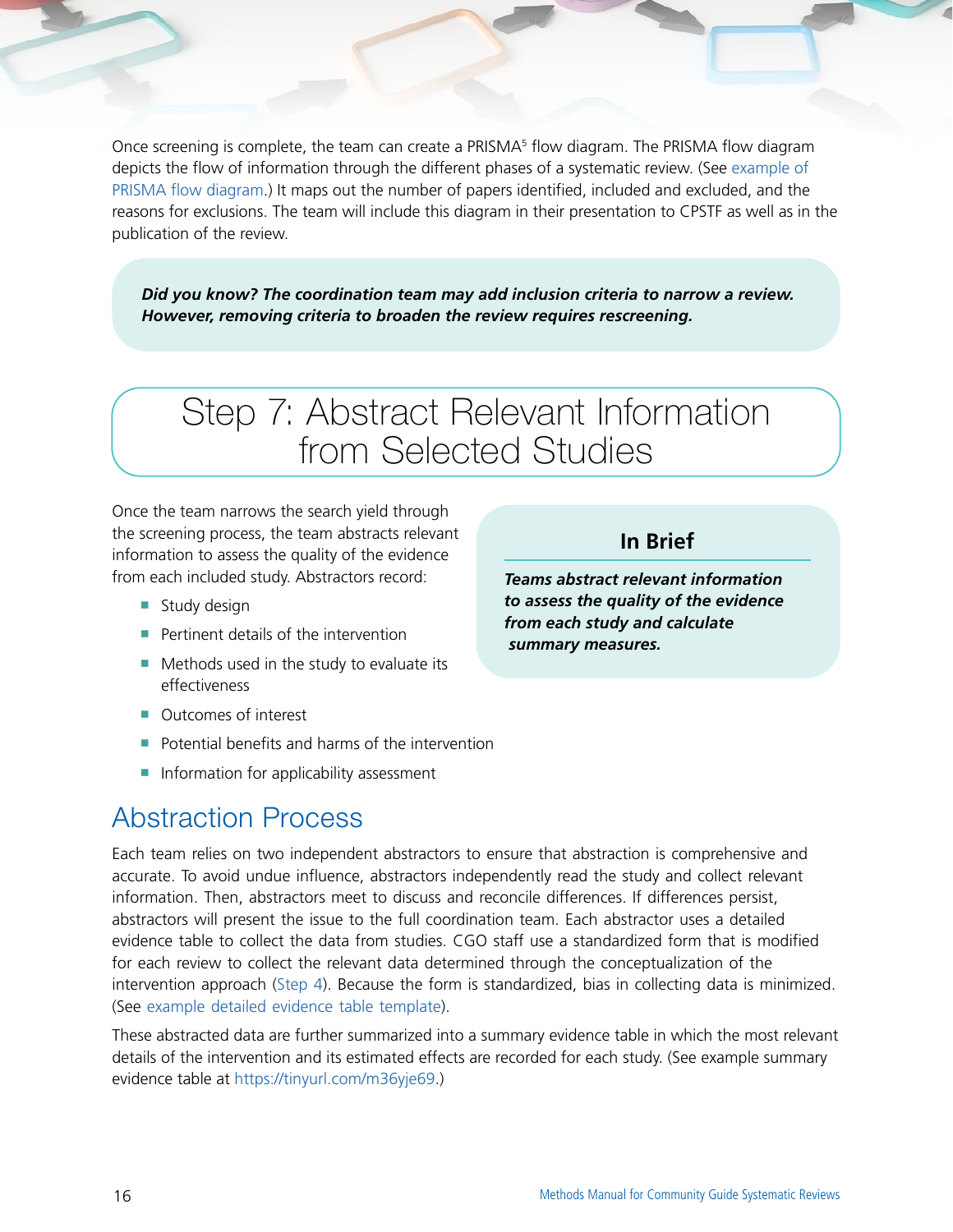#### **Assess Study Quality and Assign Quality of Execution**

The abstraction form includes a quality of execution assessment framework to address threats to internal and external validity. This tool is divided into six domains and incudes nine possible limitations for each study.4 (See "Quality of Execution Assessment Framework" below). Instructions are included in the abstraction form to provide explicit decision rules and examples of how to answer the question in various circumstances.4

A study is deemed to have good quality of execution if there was zero to one limitation, fair if two to four limitations, and limited if more than four limitations. Studies with limited quality of execution are excluded from the remainder of the review.<sup>4</sup>

| <b>Domain</b>                | <b>Potential Reasons for Limitations</b>                                                                                                                                                                                                                                                                                      | <b>Maximum # of Limitations</b><br><b>Given for Each Domain</b> |
|------------------------------|-------------------------------------------------------------------------------------------------------------------------------------------------------------------------------------------------------------------------------------------------------------------------------------------------------------------------------|-----------------------------------------------------------------|
| <b>Description</b>           | ■ Was the study population well described?<br>■ Was the intervention well described? What was done? When<br>was it done? How was it done? Where was it done? How was it<br>targeted to the study population?                                                                                                                  | 1                                                               |
| <b>Sampling</b>              | ■ Was the sampling frame or universe adequately described?<br>■ Were the inclusion and exclusion criteria clearly specified?<br>■ Was the unit of analysis the entire eligible population or a<br>probability sample at the point of observation?                                                                             | 1                                                               |
| <b>Measurement</b>           | ■ Were outcome measures valid and reliable?<br>■ Was exposure to the intervention assessed?<br>If yes, were these exposure measures valid and reliable?                                                                                                                                                                       | $\overline{2}$                                                  |
| <b>Data Analysis</b>         | Appropriate statistical testing conducted?<br>Reporting of analytic methods and tests?<br>Appropriate controlling for design/outcome/population factors?<br>Other issues with data analysis?                                                                                                                                  | 1                                                               |
| Interpretation<br>of Results | ■ >80% completion rate? Data set complete?<br>Study groups comparable at baseline? If not, was confounding<br>controlled before examination of intervention effectiveness?<br>Biases that might influence the interpretation of results<br>including other events/interventions that might have occurred<br>at the same time? | 3                                                               |
| <b>Other</b>                 | Other biases or concerns not included in the previous domains<br>п<br>(e.g., evidence of selective reporting)?                                                                                                                                                                                                                | 1                                                               |

### Quality of Execution Assessment Framework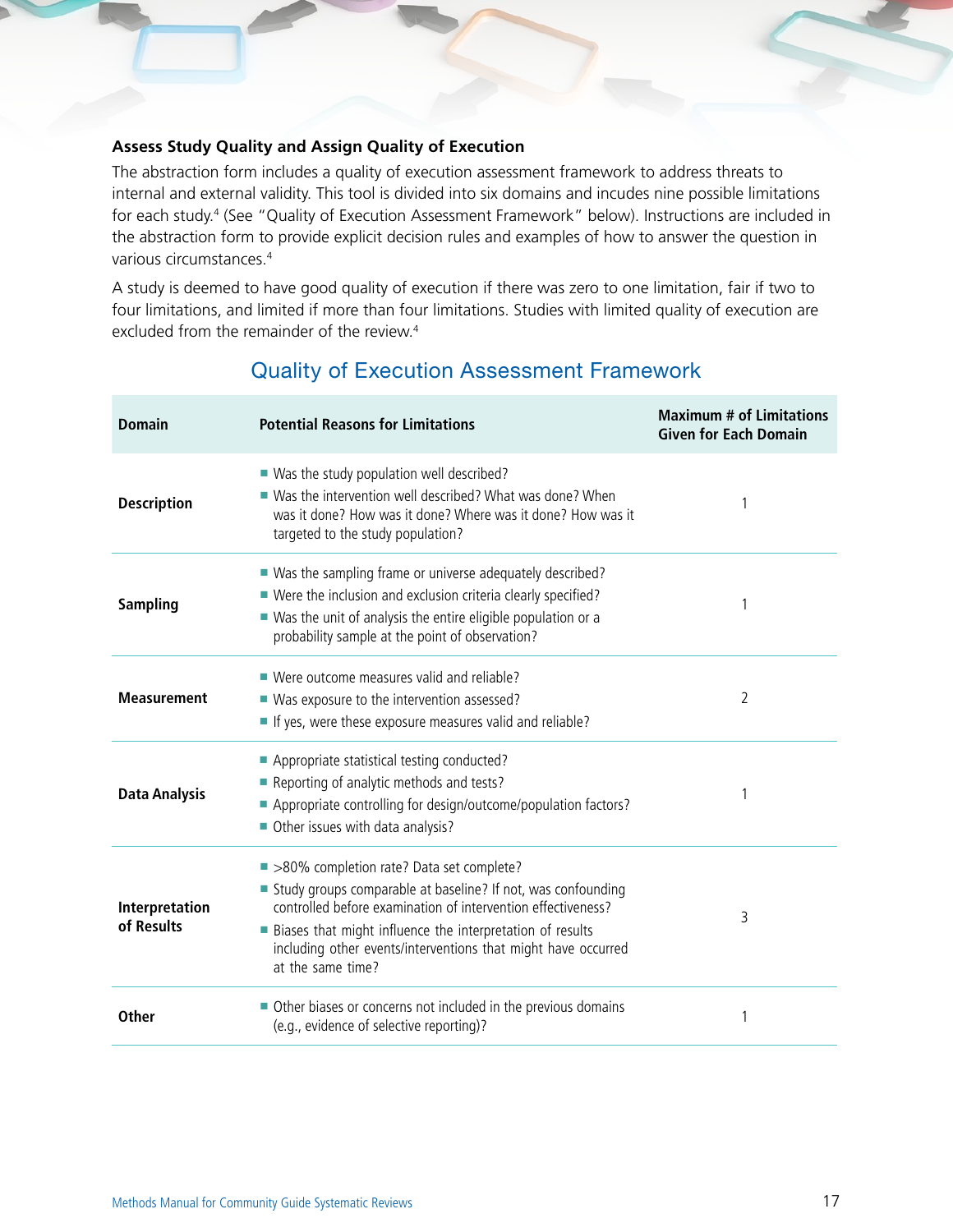#### **Assessing Suitability of Study Design and Quality of Execution**

The team assesses the strength and utility of the study design in evaluating effectiveness of the intervention.2,4

#### **Categories of Suitability**

- Greatest: randomized controlled trial, non-randomized trial, prospective cohort, other design with concurrent comparison
- Moderate: interrupted time series, retrospective cohort, case-control
- Least: uncontrolled before-after, cross-sectional

The team combines suitability of design with quality of execution to assess each review's body of evidence. (See [example of body of evidence table.](#page--1-0))

## Step 8: Analyze the Abstracted Data

After abstracting quality of execution and intervention details, the team identifies included studies that have evidence for the outcomes of interest. The team then organizes evidence for each outcome of interest separately and decides how best to organize data for analysis and display. The analytic framework helps the team organize evidence for outcomes of interest. In addition, they consider applicability and identify implementation considerations and evidence gaps.

### **In Brief**

- *The analytic framework guides organization of data for analysis.*
- *During the analysis step, teams consider the analytic framework, applicability, impact, potential benefits and harms, implementation factors, and evidence gaps.*

### Analytic Principles

- Community Guide systematic reviews consider evidence for each recommendation outcome in the analytic framework, including behavior, health, morbidity, and mortality outcomes. (See example at<https://tinyurl.com/59c83rsx>.)
- The team documents the linkage between the intervention and behavior and clinical changes to recommendation outcomes (health or health-related outcomes)
- Evidence from included studies are used to
	- ▶ Group and report studies by recommendation outcome,
	- ▶ Summarize or tabulate study information by evaluating similarities and differences of the included studies (e.g. organizing by study design), and
	- ▶ Translate data into common effect estimate and convert, if needed, into similar descriptive or statistical formats.
		- $\triangleright$  The preferred method of combining data is to use the raw data provided in included studies to calculate absolute or relative change. Other times, the team may make use of adjusted measurements.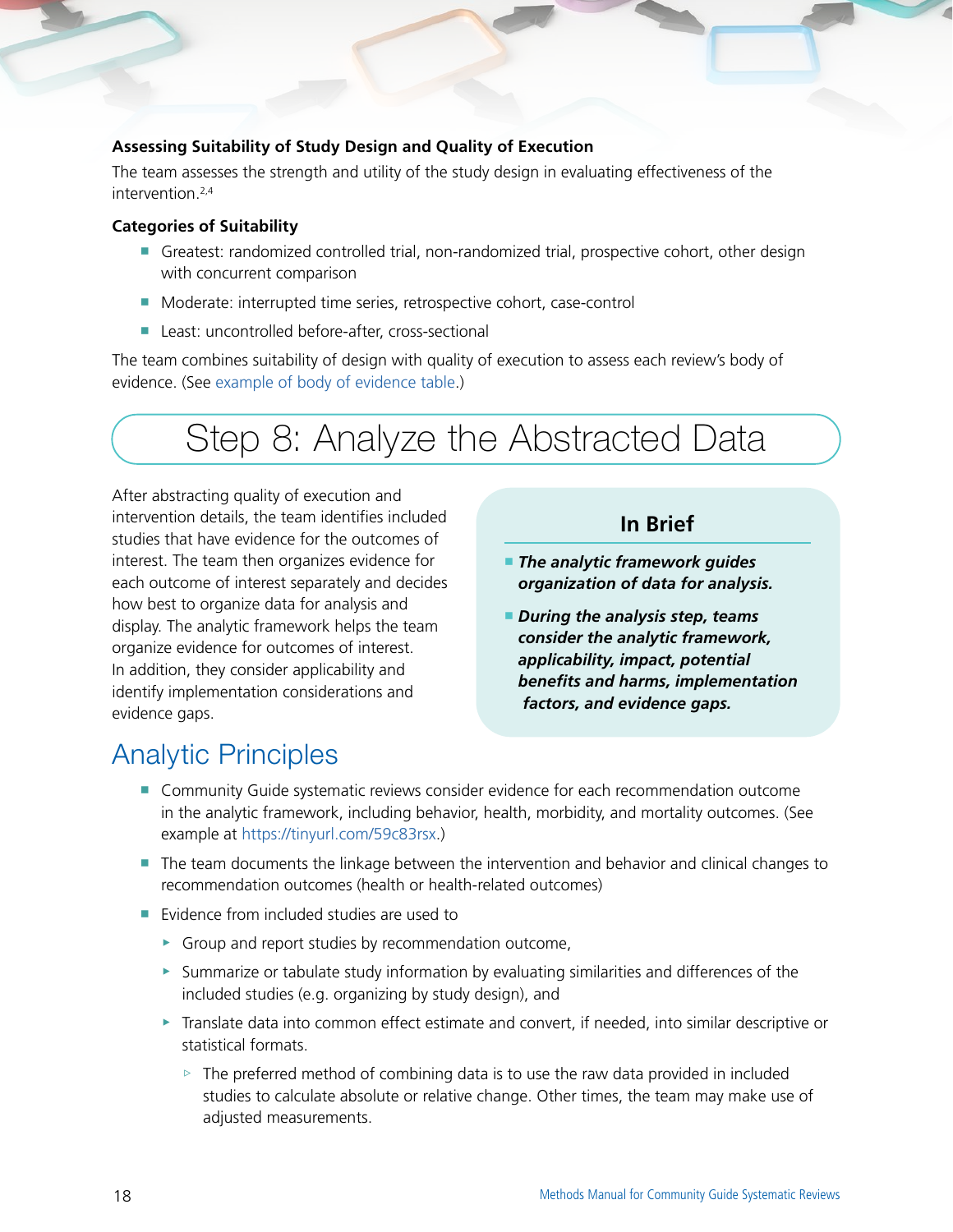- ▷ When studies provide similar outcome measurements that cannot be combined, these are assessed narratively.
- ▶ Assess patterns and relationships across and within studies for each recommendation outcome.

### Analysis Methods

- Using descriptive statistics (e.g., median, interquartile range), to report population characteristics (e.g. race or ethnicity), intervention characteristics (e.g. intervention components, duration), and study characteristics (e.g. sample size).
	- $\triangleright$  Study, intervention, setting, and populations characteristics are also used to identify the potential subset of evidence to consider for effect modification and applicability analysis.
- Using narrative synthesis and descriptive statistics to report results from recommendation outcomes.
- Grouping studies by study design (e.g. analyzing studies of greatest suitability of design together) and generating summary effect estimates (absolute or relative change). (See [example of study effect estimates display](#page--1-0).).
- Depicting results visually by using scatterplots, graphs, and tabular displays.
	- ▶ When there are three or more studies, median and interquartile interval are calculated.
	- ▶ When it is not possible to combine studies for a summary effect estimate or when less than three studies report an outcome, narrative results are reported in tables.
- Performing subgroup analysis to identify effect modifiers and compare subgroup analysis of interest with the overall summary results.

### Applicability Analysis

Once the team has determined applicability factors and *a priori* hypotheses, they can collect and analyze data for all applicability factors. With the data collected from the studies, combined with information gathered from the broader literature and team members, the team can accept or reject *a priori* hypotheses.

Applicability considerations include

- Examining differences in intervention characteristics, such as intervention intensity, as well as differences in study population and other key potential modifiers. (See [applicability factors](#page-6-0).)
- Analyzing a subset of studies that report on a particular factor of interest and can also highlight important limitations. For example, when considering age, the evidence might suggest the intervention is effective for one age group and not another, or there may be too few studies to determine the intervention's applicability to different age groups.
- Assessing the broader literature and expertise from the coordination team.

Applicability conclusions

- If factors did not influence intervention effectiveness, then review findings are applicable across the factors examined.
- If factors did influence intervention effectiveness, then there are differential review findings based on these factors.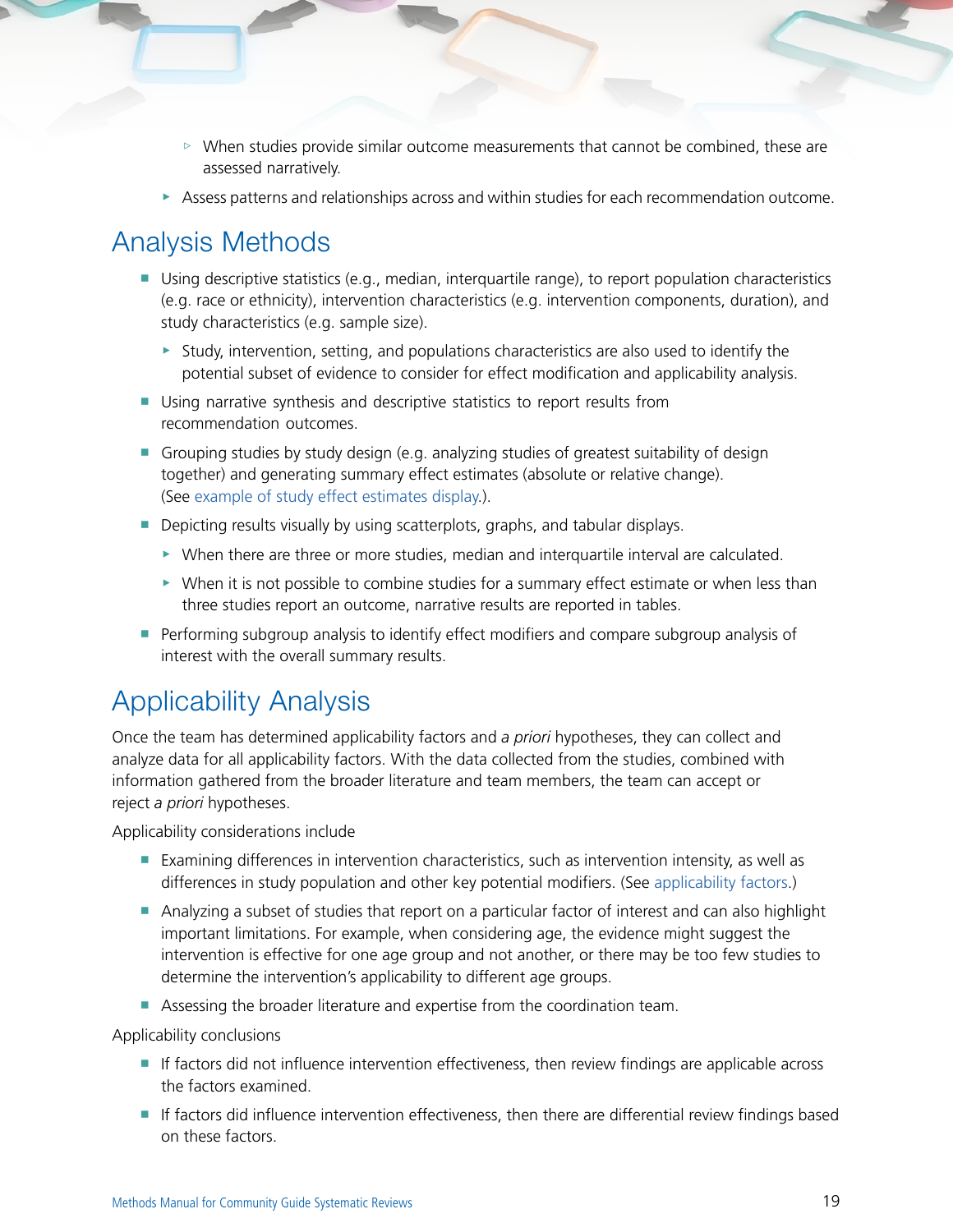## Assessing Meaningful Impact

To assess the public health impact of the intervention, CPSTF considers evidence documented by

- Included studies in the systematic review
- Studies outside of the systematic review
- Other Community Guide systematic reviews
- Consistency of results: Do most studies demonstrate an effect in the direction that favors the intervention for recommendation outcomes?
- Magnitude of results: Is the effect demonstrated across the body of evidence meaningful in a public health or population context. Most systematic reviews by the Community Guide will include shorter term (e.g., fruit and vegetable consumption measures of change in outcomes) but do not include longer-term (e.g., progression to obesity or development of heart disease or cancer) population attributable effects on health. CPSTF will use the results from a review on upstream outcomes with known links to downstream outcomes (e.g., adequate fruit and vegetable intake is linked to decreased adiposity<sup>7</sup> and improved weight management, reduced risk of heart disease and some cancers<sup>8</sup>).

## Step 9: CPSTF Makes Recommendations and Findings

CGO staff present results of systematic reviews, on behalf of the coordination team, to CPSTF for their deliberation and decisions about recommendations and findings. CPSTF members review and discuss the evidence, consider input from partners, and issue a recommendation or finding based on the strength and consistency of the effectiveness evidence.

### **In Brief**

- *CPSTF reviews and discusses evidence presented by CGO staff.*
- *CPSTF recommendations and findings are based on the meaningfulness and consistency of effectiveness evidence.*

### From Evidence to Recommendations and Findings

#### **Primary Consideration for Reaching a CPSTF Recommendation**

- Body of evidence with an adequate number of good or fair quality of execution studies with greatest, moderate, or least study design suitability
- Intervention effectiveness (are results consistent and meaningful?)

#### **Additional Factors Considered for CPSTF Finding and Recommendation Statement**

- Applicability (intervention works when, where, and for whom?)
- Additional benefits and potential harms (do harms outweigh intervention benefits)? See more about benefits and potential harms on the next page.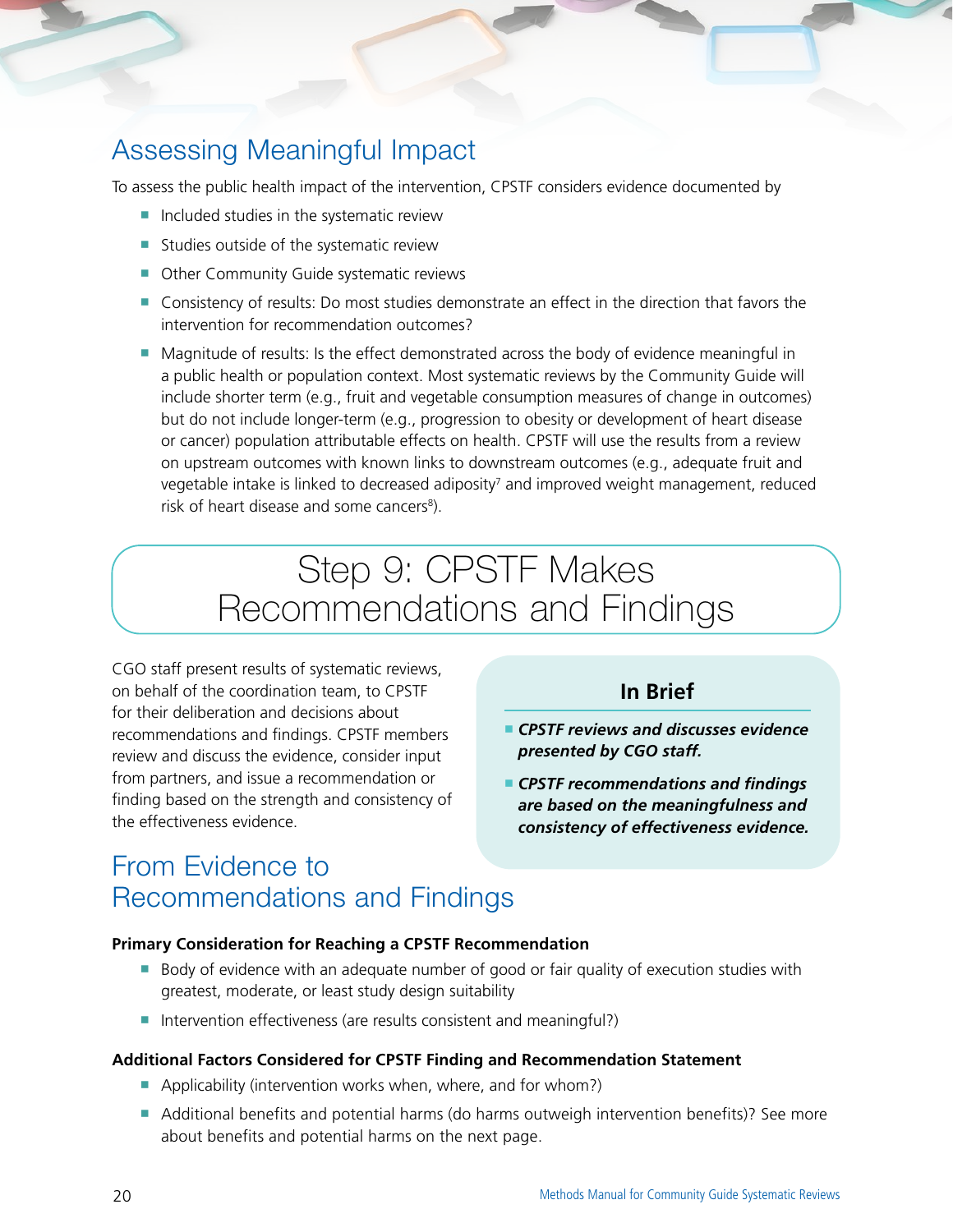### Categories of CPSTF Recommendations and Findings

- **Recommend**, with *strong* or *sufficient* evidence
- **Recommend against**, with *strong* or *sufficient* evidence when the harms are greater than the benefits
- **Insufficient evidence**, when there is not enough evidence to determine intervention effectiveness or inconsistent evidence. It does not mean that the intervention doesn't work, but rather that we can't tell yet if it works.

### Information on Additional Benefits and Potential Harms

- **Additional benefits** may result from exposure to the intervention. For instance, a school-based health center might focus on improving students' health as well as enabling parents to lessen needed time-off from work for their children's doctor's visits.<sup>6</sup> (Learn more at [https://tinyurl.](https://tinyurl.com/572h6smh) [com/572h6smh.](https://tinyurl.com/572h6smh))
- **Potential harms** may result when, despite improvements in other outcomes, an intervention may also have unintentional, harmful consequences. For example, an intervention of school dismissal to reduce pandemic flu transmission may reduce the likelihood of flu spreading, but it may also lead to an increased cost in childcare for parents. (Learn more at [https://tinyurl.](https://tinyurl.com/8sxb7jmc) [com/8sxb7jmc.](https://tinyurl.com/8sxb7jmc))
- Included studies might address these points in additional benefits or potential harms, or they may be identified in the broader literature or team discussions.

### CPSTF Evidence Decision Table

During the presentation to CPSTF, teams share the [CPSTF evidence decision table](#page--1-0). The decision table displays evidence of an intervention's effectiveness based on the suitability of study design and quality of execution of the body of evidence and consistency of the results and meaningfulness of the effect. CPSTF may consider options for [modifying findings and conclusions](#page--1-0) of the review, such as upgrading or downgrading the strength of evidence.

For example, CPSTF may decide to

- Upgrade the strength of evidence from *sufficient* to *strong*, based on a large magnitude of effect
- Downgrade the strength of evidence from *strong* to *sufficient*, based on concerns about the evidence or results
- Narrow the recommendation, based on differences of effectiveness across the body of evidence
- Downgrade a finding to *Insufficient evidence*, based on serious concerns about the evidence or results
- Downgrade a finding of *Recommend for* to *Recommend against*, if evidence of an important harm is established

### Considerations for Implementation

■ Implementation considerations offer guidance on what others should be aware of when attempting to implement the intervention under review. This includes suggesting ways to best facilitate implementation, such as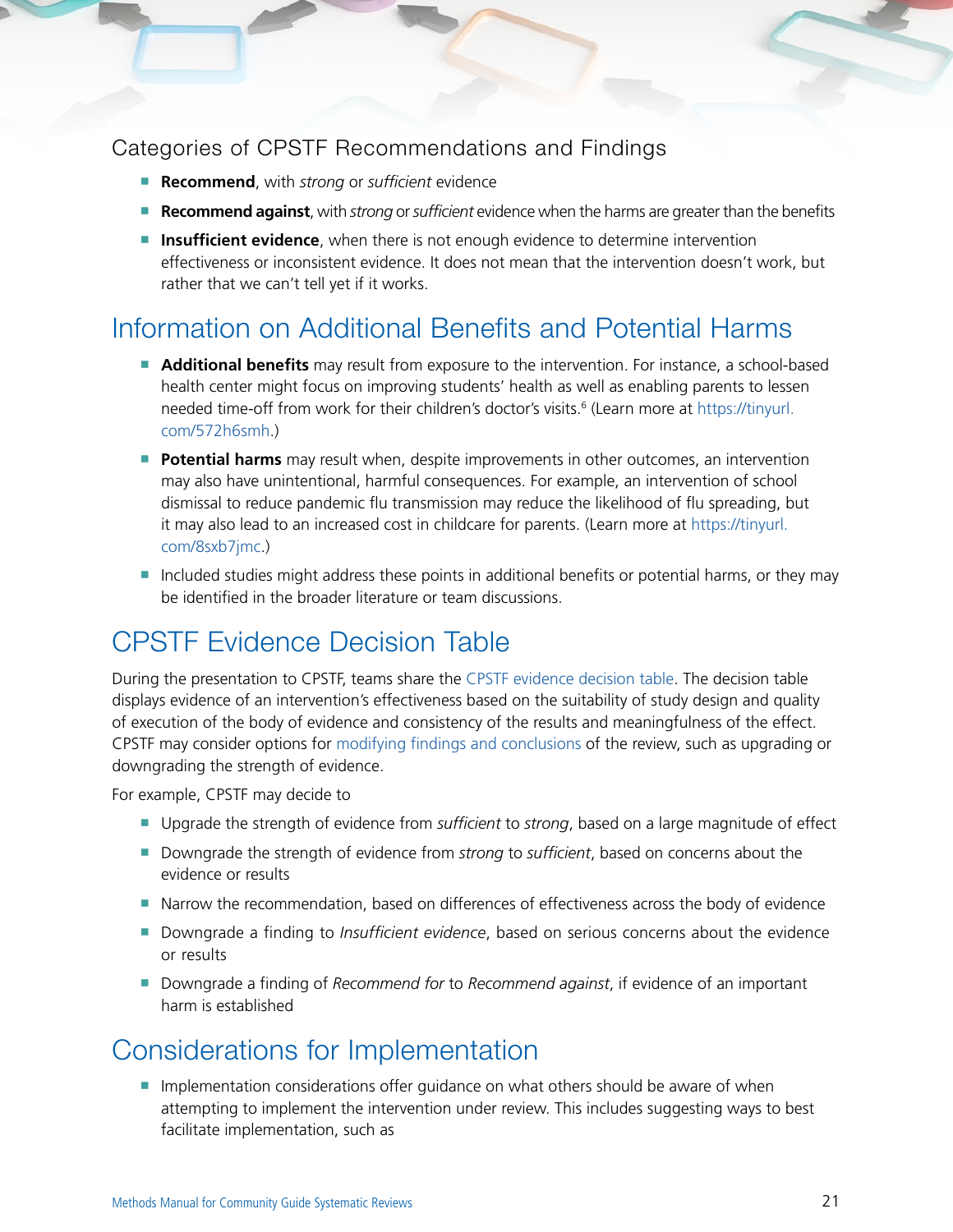- ▶ Identifying any potential barriers or challenges and informing both practice and research in public health
- ▶ Identifying implementation resources from CDC and other sources that can be used to implement CPSTF recommended interventions and programs

### Evidence Gaps

- After determining the effectiveness and applicability of an intervention, the team highlights any evidence gaps that have emerged during the review process. These gaps may be identified in the literature, by the team, or from the applicability assessment.
- Common evidence gap questions include
	- ▶ Will the intervention work everywhere for everyone?
	- ▶ How should programs be structured or delivered to ensure effectiveness?
- When a review receives an insufficient evidence finding, the team outline gaps in the effectiveness evidence and may also include specific challenges.

### Task Force Finding and Rationale Statement

After CPSTF makes its decision regarding the finding statement using the Evidence Decision Table, the team develops a Task Force Finding and Rationale Statement (TFFRS) for each intervention. TFFRS are divided into multiple parts, including the

- Intervention definition
- Rationale, which includes
	- ▶ Description of the body of evidence
	- $\blacktriangleright$  Applicability issues
	- ▶ Data quality concerns
	- $\triangleright$  Potential benefits and harms
- $\blacktriangleright$  Evidence gaps
- ▶ Considerations for implementation that should be considered by the public health community

Once approved, the TFFRS is disseminated to the public health community primarily through the Community Guide website as described in Step 10.